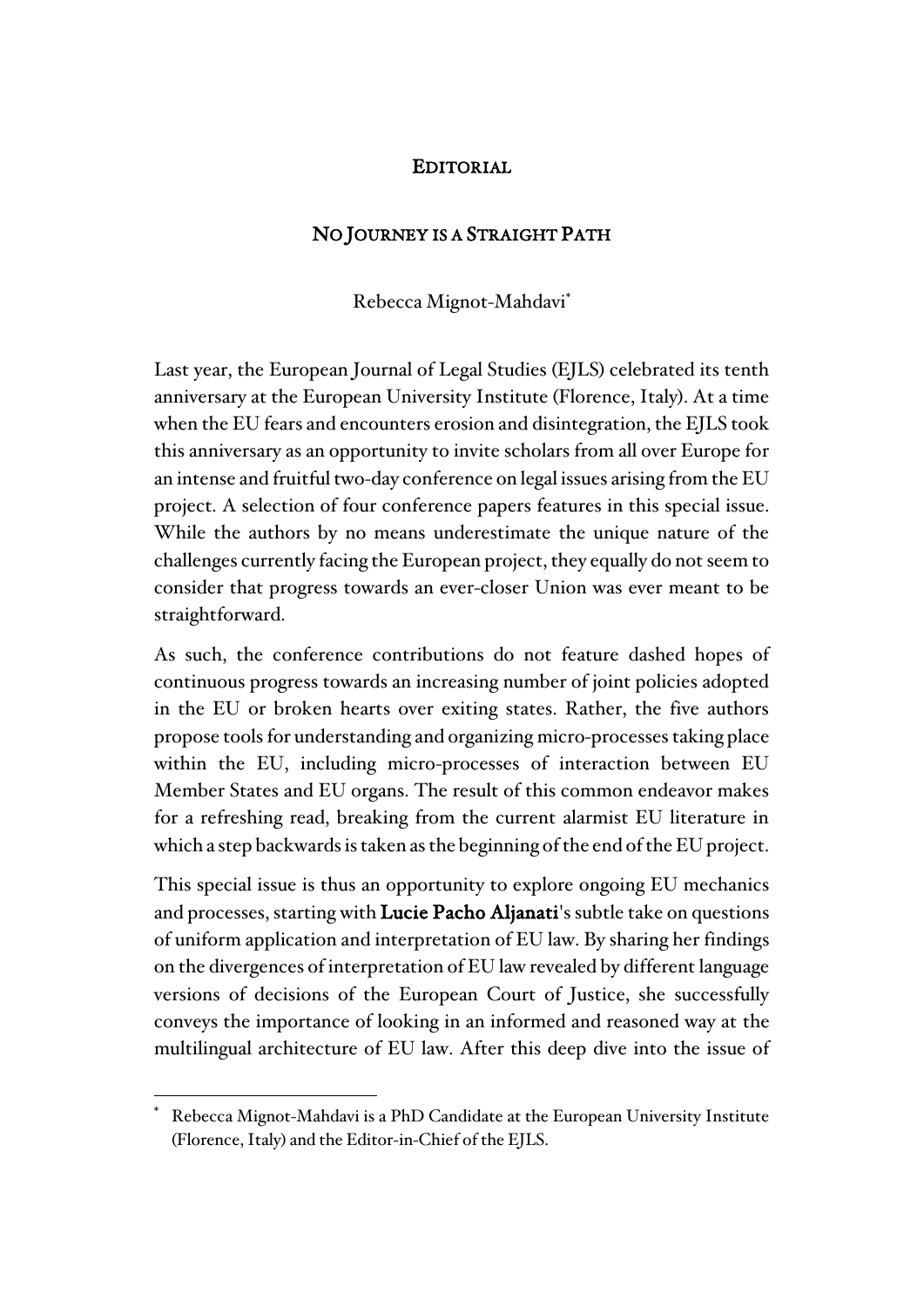linguistic integration, Lena Boucon and Daniela Jaros provide a rigorous and stimulating analysis of the current dynamics of monetary integration. Their piece examines the application of national law by the European Central Bank within the EU banking union's single supervisory mechanism (SSM) and conceptualizes this application as a new, hybrid, mode of European integration. Moving to the scrutiny of a case of interaction between the national and EU level, Jasper Krommendjik invites us to observe the preliminary reference 'dance' between the CJEU and Dutch courts in the field of migration. Through legal-empirical research, the author establishes that the decisions of national judges in the Netherlands not to refer a question to the CJEU do not reflect some political strategies, but rather legal considerations or circumstantial elements. Finally, looking at the national and EU level interaction from a broader perspective, Lando Kirchmair revisits the issues raised by the complex relationships between international, EU and national law. After outlining his dissatisfaction with the existing theoretical frameworks, Kirchmair sketches a 'theory of the law creators' circle' in an attempt to reconceptualize these relationships.

With that, I invite our readers to delve into these highlights of the EJLS conference. I wish to congratulate the special task force of editors and the former Executive Board of the journal who made the event a great success. I would also like to express our gratitude to the Academy of European Law, to Anny Bremner, Joyce Davies, as well as Hélène Debuire Franchini and Agnieszka Lempart, without whom the 10<sup>th</sup> anniversary conference could not have happened.

The completion of this  $10<sup>th</sup>$  anniversary project is also where some of the editors of the EJLS end their own journey as part of the Executive Board of the journal: Rūta Liepina and Maria Haag, to whom I wish to express heartfelt thanks on behalf of the entire board for their incredible work as Executive Editors, and Marcin Baránski and Théo Fournier, Heads-of-Section for Legal Theory and Comparative Law respectively. My time as Editor-in-Chief of the EJLS, whose adventures I will continue to follow with delight, has also come to an end. It has been wonderful working with and learning from all the editors of the journal, and very gratifying to develop the EJLS projects in the supportive environment of the European University Institute. I wish to extend sincere thanks to the EUI Web communications